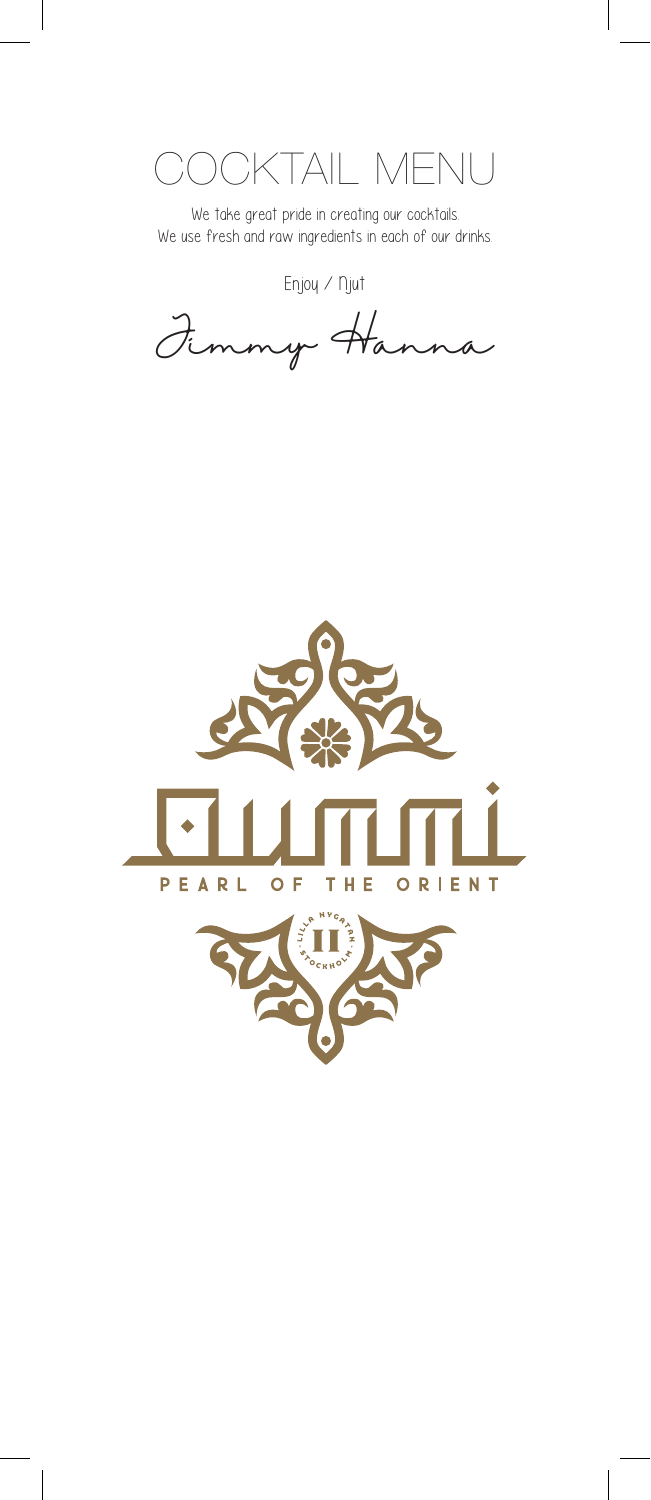# The Oummi´s

I

| <b>OUMMI MARTINI</b><br>Hendrick's Gin, Chambord, Lime, Mint, Vanilla sugar & 24k Gold Paper                         |     |
|----------------------------------------------------------------------------------------------------------------------|-----|
| <b>GAMLA STAN</b><br>Pernod Absinth, Chambord, Oummi Sugar, Lemon & Grenadine                                        |     |
| PISA<br>Chambord, Galliano, Fresh Raspberry, Lemon, Vanilla Sugar,<br>Fresh Basil & Prosecco                         |     |
| VALENCIA<br>Stolichnaya Vodka, Fresh Berries, Lemon, Blueberry<br>Surup & Pomegranate                                | 175 |
| <b>PARIS</b><br>Bacardi Blanca, Licor 43, Fresh Strawberry, Lime,<br>Strawberry Syrup & Egg White                    | 175 |
| <b>BEIRUT</b><br>Stolichnaya Lemon Vodka, Watermelon Liqueur, Fresh Watermelon,<br>Lemonade, Mint & Watermelon Syrup |     |
| <b>MILANO</b><br>Aperol, Cointreau, Lemon, Orange Spritz Syrup,<br>Prosecco & Egg White                              | 175 |
| <b>TRIPOLI</b><br>Tanqueray Gin, Pink Grapefruit Liqueur, Fresh Red Grapefruit,<br>Fresh Basil, Lemon & Oummi Sugar  | 170 |
| RIO DE JANEIRO<br>Galliano, Passoã, Fresh Passionfruit, Passionfruit Juice, Lemon,<br>Oummi Sugar & Egg White        |     |
| <b>HAWAII</b><br>Bacardi Blanca, Malibu, Lime, Fresh Pineapple Juice, Coconut Syrup,<br>Mint & Egg White             | 175 |
| Fimmy Hanna                                                                                                          |     |
| <b>THE MOCKTAILS</b>                                                                                                 |     |

#### 5+1 Fresh Berries, Blueberry Syrup, Lemon & Apple Juice 95 Ibracadabra Fresh Pineapple Juice, Mint, Lemon & Coconut Syrup 95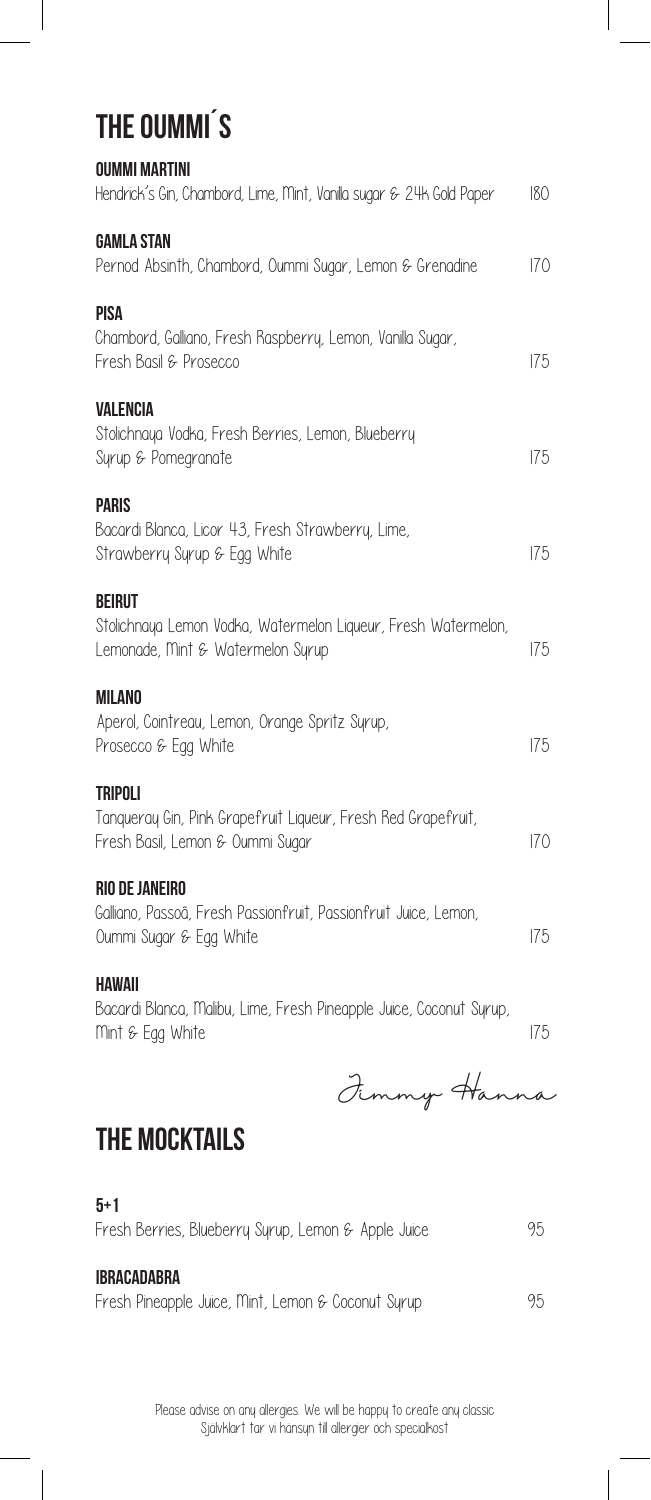#### The Oummi's Gin & Tonic

I

| <b>HENDRICK'S</b><br>Fever Tree Indian Tonic, Cucumber & Pepper                       | 175 |
|---------------------------------------------------------------------------------------|-----|
|                                                                                       |     |
| <b>TANQUERAY TEN</b>                                                                  |     |
| Fever Tree Indian Tonic, Orange Bitters & Red Grape                                   | 175 |
| <b>SILENT POOL GIN</b>                                                                |     |
| Fever Tree Elderflower Tonic, Lemon Zest & Lemon Balm                                 | 175 |
| MIRABEAU DRY ROSÉ GIN                                                                 |     |
| Three Cents Pink Grapefruit Soda, Red Berries & Mint                                  | 175 |
| LONDON NO 3 DRY GIN                                                                   |     |
| Fever Tree Indian Tonic, Red Grape, Orange Zest & Rosemary                            | 175 |
| <b>BOMBAY BRAMBLE</b>                                                                 |     |
| Three Cents Lemon Tonic, Raspberry, Blackberry & Basil                                | 175 |
| <b>HERNÖ GIN OLD TOM</b>                                                              |     |
| Fever Tree Mediterranean Tonic, Blue Curacao, Blueberries,<br>lemon Zest & Lemon Balm | 175 |
|                                                                                       |     |
| HERNÖ SLOE GIN                                                                        |     |
| Fever Tree Ginger Ale, Strawberry & Mint                                              | 175 |
| TANOUERAY BLACKCURRANT ROYALE                                                         |     |
| Fever Tree Indian Tonic, Cream De Cassis, Blackberry & Lemon Zest 175                 |     |

#### Roku Gin

Fever Tree Indian Tonic, Fresh Ginger & Orange 175

Jimmy Hanna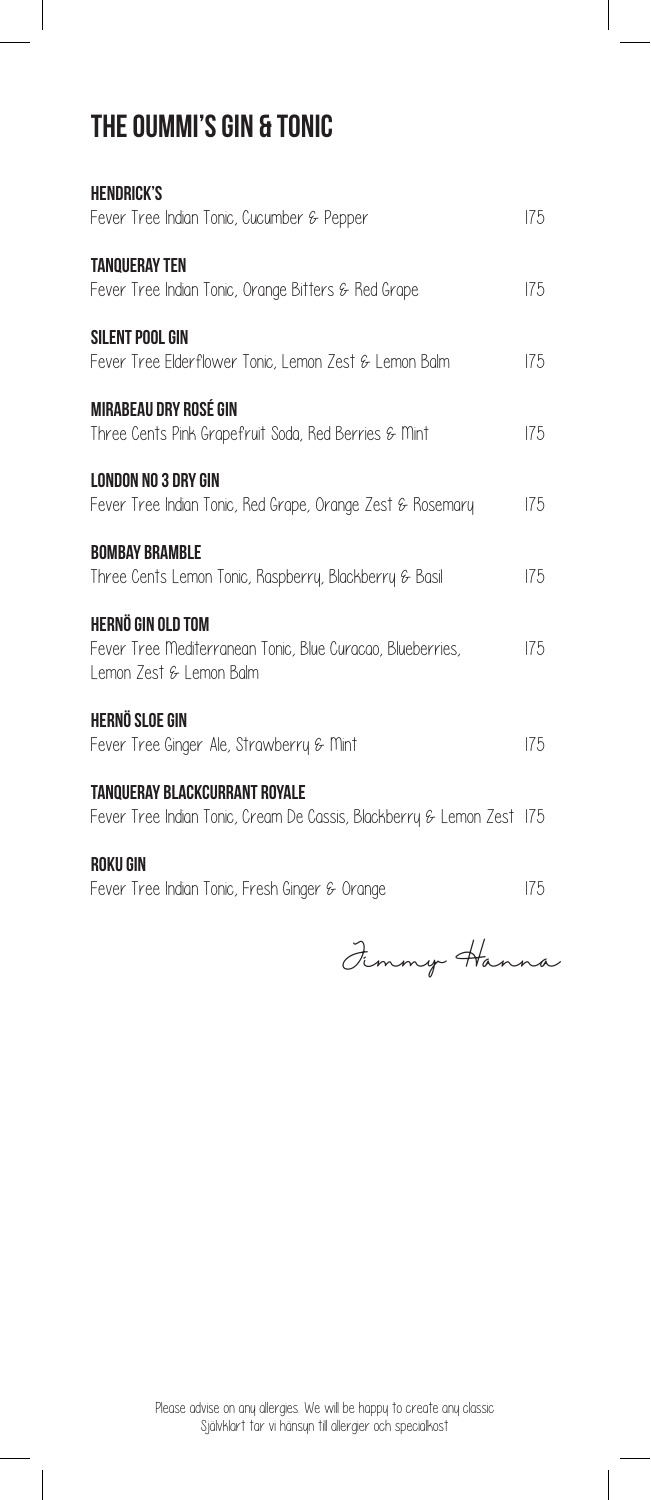#### The Beers

 $\overline{\phantom{a}}$ 

 $\begin{array}{c} \hline \end{array}$ 

| <b>MENABREA BIONDA</b><br>Draught, Lager, 4.8%, Italy    | 85/75 |
|----------------------------------------------------------|-------|
| <b>HEINEKEN</b><br>Draught, Lager, 5.0%, Netherlands     | 79/69 |
| <b>SLEEPY BULLDOG</b><br>Bottle, Pale Ale, 48 / Sweden   | 80    |
| <b>BEIRUT BEER</b><br>Bottle, Lager, 4.6%, Lebanon       | 89    |
| ALMAZA<br>Bottle, Pilsner, 4.2%, Lebanon                 | 89    |
| SITTING BULLDOG<br>Bottle, IPA, 64/, Sweden              | 85    |
| <b>BLUE MOON</b><br>Bottle, Wheat Beer, 5.2 /, USA       | 80    |
| <b>BRISKA ELDERFLOWER CIDER</b><br>Bottle, 4.5%, Sweden  | 70    |
| <b>BIRRA MORETTI ALCOHOL FREE</b><br>Bottle, 0.0%, Italy | 55    |

 $\begin{array}{c} \hline \end{array}$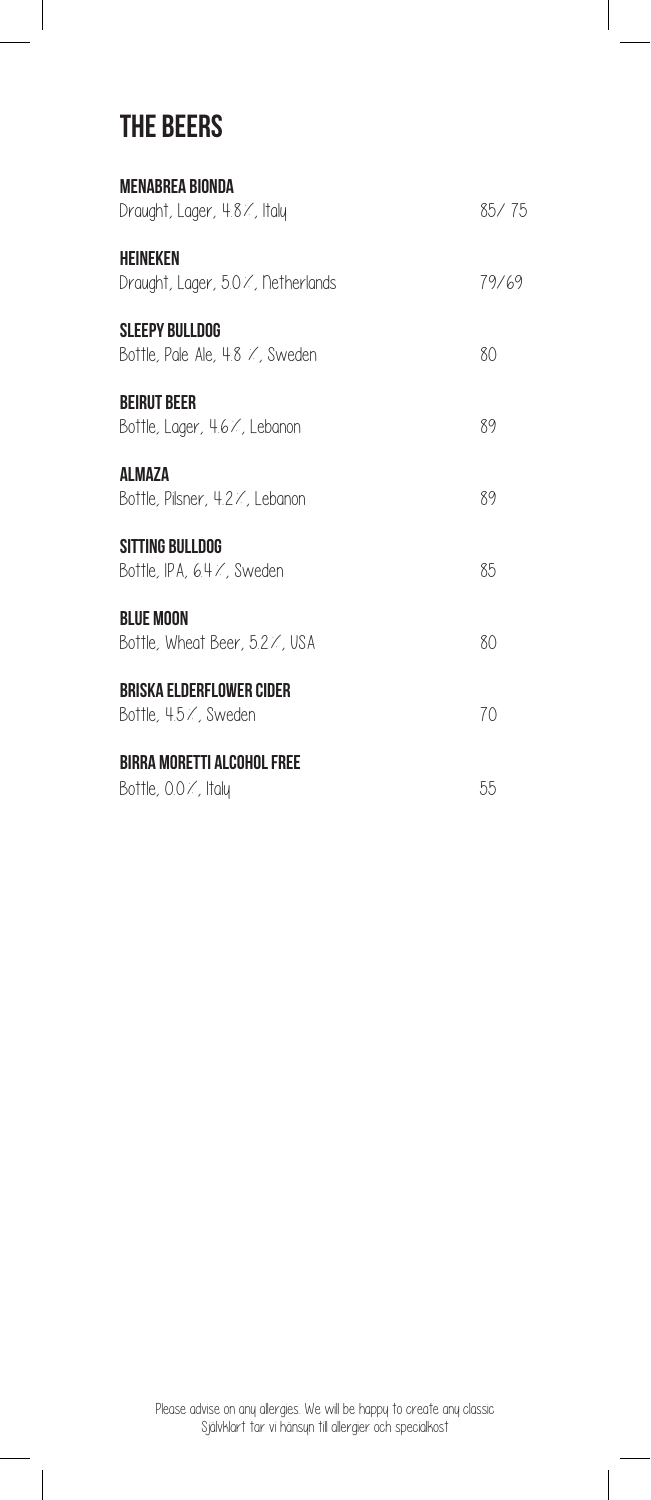## The Bubble & Champagne Glass

| Prosecco, Rizzardi Extra Dru, Italy         | ПO  |
|---------------------------------------------|-----|
| Castelnau, Champagne, France                | 140 |
| Nosecco, Spumpante, France, (Non-Alcoholic) | 85  |

#### THE WHITE GLASS

| 2020 Les Calcaires, Sauvignon Blanc, Loire, France                                        | 105  |
|-------------------------------------------------------------------------------------------|------|
| 2021 Fiuza, Alvarinho, Tejo, Portugal                                                     | 135  |
| 2020 La Vue, Riesling, Victoria, Australia                                                | 150  |
| 2020 Château Ksara Blanc de Blancs, Chardonnay,<br>Sauvignon Blanc Bekkaa Valley, Lebanon | 165  |
| 2019 Domaine Michel Thomas $\epsilon$ Fils, Sauvignon Blanc,<br>Sancerre, France          | (7() |

## The Rosé Glass

| 2020 Pure Mirabeau en Provence, Grenache, Cinsault, Syrah, |     |
|------------------------------------------------------------|-----|
| Côtes de Provence, France                                  | 140 |

#### The Red Glass

| 2020 Les Calcaires Pinot Noir, Loire, France                                                    | 105 |
|-------------------------------------------------------------------------------------------------|-----|
| 2021 Trapiche Cask Oak, Malbec, Mendoza, Argentina                                              | 140 |
| 2017 Max Organic Rouge, Grenache, Syrah, Côtes du Rhône,<br>France * FKO                        | 150 |
| 2018 Rizzardi Ripasso, Corvinone, Corvina, Rondinella, Valpolicella, Italy 160                  |     |
| 2015 Château St. Thomas Les Emirs, Cabernet Sauvignon, Merlot,<br>Syrah, Bekkaa Valley, Lebanon | 170 |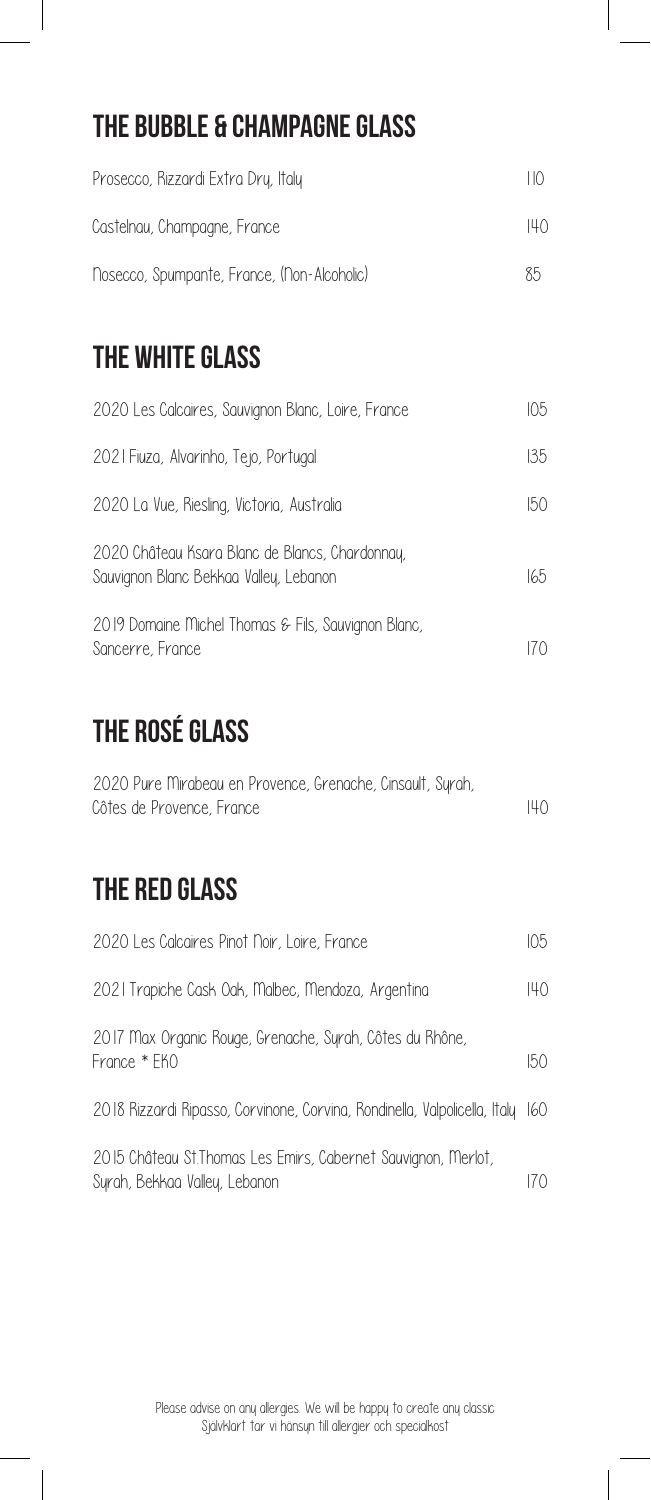#### The Nibbles

 $\overline{\phantom{a}}$ 

 $\begin{array}{c} \hline \end{array}$ 

| <b>CHEESE ROLLS</b>                                                                                                |     |
|--------------------------------------------------------------------------------------------------------------------|-----|
| Mozzarella, Västerbotten, Trådost & Tryffelolja<br>Mozzarella, Västerbotten Cheese, Thread Cheese & Truffle Oil    | 99  |
| <b>SAMBUSEK</b><br>Små Piroger Fyllda Med Nötfärs & Lök                                                            |     |
| Small Pasties Filled With Beef Mince & Onion                                                                       | 95  |
| <b>FATAYER</b><br>Små Piroger Fyllda Med Spenat, Lök & Sumak                                                       |     |
| Small Pasties Filled With Spinach, Onion, Tomato & Sumac                                                           | 95  |
| <b>SPICY SHRIMPS</b>                                                                                               |     |
| Krispig Jumboräka Slungad I Oummi Chilisås & Chilisesam<br>Crispy Jumbo Shrimp in Oummi Chili Sauce & Chili Sesame | 129 |
| <b>DOUBLE COOKED FRIES</b>                                                                                         |     |
| Pommes, Parmesan & Tryffel                                                                                         |     |
| Fries, Parmesan & Truffle                                                                                          | 85  |
| <b>SWEET HALLOUMI</b>                                                                                              |     |
| Tempura Halloumi, Honung, Valnötter & Svart Kummin                                                                 |     |
| Tempura Halloumi, Honey, Walnuts & Black Cumin                                                                     | 99  |
| <b>CRISPY CHICKEN</b>                                                                                              |     |
| Pankofriterad Kucklinglårfilé, Aioli & Sötstark Dipp                                                               |     |
| Panko Fried Chicken Thighs, Aioli, Sweet & Sour Dip                                                                | НO  |

I

 $\begin{array}{c} \hline \end{array}$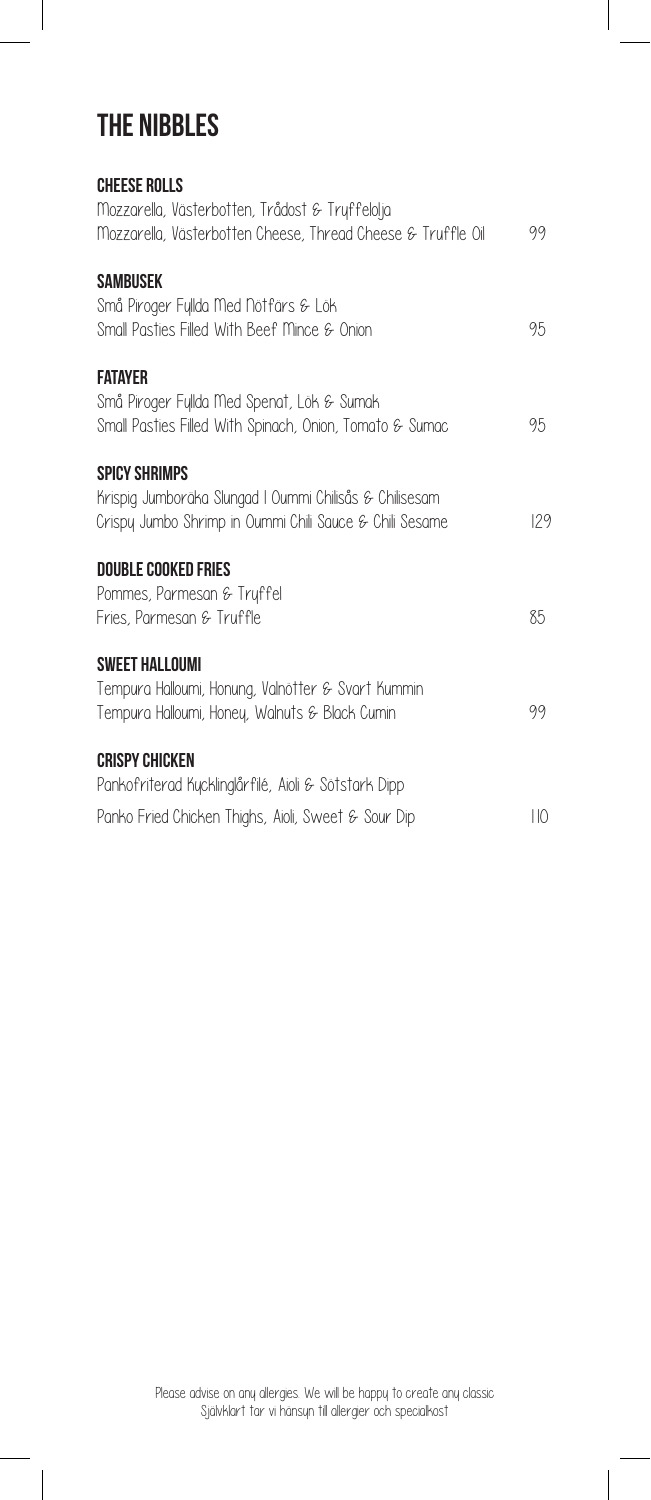| <b>THE SPIRITS</b>                  | price/cl |
|-------------------------------------|----------|
| <b>VODKA</b>                        |          |
| Zubrowka                            | 25       |
| Stolichnaya Gold Vodka              | 25       |
| Tito's Handmade Vodka               | 30       |
| Crystal Head                        | 35       |
| Belvedere                           | 40       |
| <b>RUM</b>                          |          |
| Diplomatico Mantuano                | 27       |
| Canerock Spiced Rum                 | 30       |
| Plantation XO                       | 40       |
| Zacapa 23                           | 50       |
| Zacapa XO                           | 90       |
| <b>WHISKEY &amp; BOURBON</b>        |          |
| Woodford Reserve                    | 35       |
| Makers Mark                         | 35       |
| Ardbeg IO Yrs                       | 40       |
| Glenfiddich Solara 15 Yrs           | 45       |
| Johnnie Walker Gold Label           | 65       |
| Nikka Coffey Grain                  | 65       |
| Johnnie Walker Blue Label           | 130      |
| <b>TEQUILA</b>                      |          |
| Los Tres Toños Reposado IOO / Agave | 30       |
| Don Julio Blanco                    | 40       |
| COGNAC                              |          |
| Hennessy VS                         | 40       |
| Hennessy XO                         | 120      |

 $\overline{\phantom{a}}$ 

 $\overline{\phantom{a}}$ 

 $\begin{array}{c} \hline \end{array}$